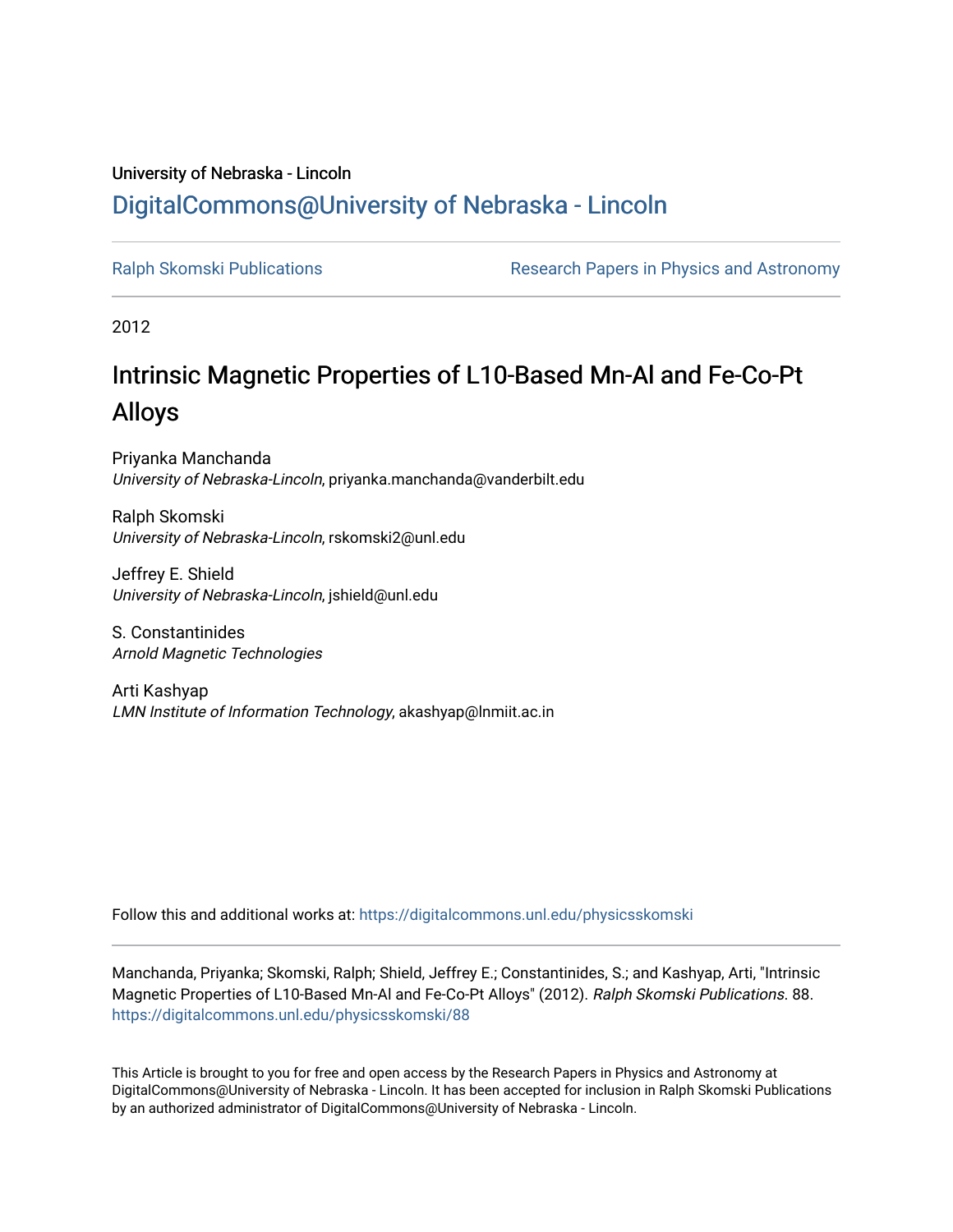

## **Intrinsic Magnetic Properties of** *L***10-Based Mn-Al and Fe-Co-Pt Alloys**

### P. MANCHANDA,<sup>1)</sup> R. SKOMSKI,<sup>2)</sup> J. E. SHIELD,<sup>3)</sup> S. CONSTANTINIDES,<sup>4)</sup> and A. KASHYAP<sup>1)</sup>

1) *Department of Physics, The LNM Institute of Information Technology, Jaipur, Rajasthan, India 302031, and School of Basic Sciences, Indian Institute of Technology Mandi, Himachal Pradesh, India 175001.* 

2) *Department of Physics and Astronomy and NCMN, University of Nebraska, Lincoln, NE 68588.* 

3) *Department of Mechanical and Materials Engineering, University of Nebraska, Lincoln, NE 68588.* 

4) *Arnold Engineering, 770 Linden Avenue, Rochester, NY.* 

*Abstract* — Density functional theory is used to investigate how atomic substitutions modify the magnetization and anisotropy of *L*10-ordered ferromagnets. Our VASP supercell calculations focus on two classes of materials: Mn-Al-(Fe) and Fe-Co-Pt. We find that the Mn and Al moments in pure MnAl are  $2.420 \mu_B$  and -0.61  $\mu_B$  per atom, respectively. The calculated zero temperature anisotropy is 1.77 MJ/m<sup>3</sup>. Replacing 50% of Mn by Fe enhances the anisotropy from 1.77 MJ/m<sup>3</sup> to 2.50 MJ/m<sup>3</sup> but reduces the magnetization. We have also calculated the magnetic moments of  $L1_0$ -ordered Fe<sub>1-x</sub>Co<sub>x</sub>Pt with various degrees of Fe-Co disorder. Configurational supercell averaging shows that the net moment decreases systematically with Co concentration, but the individual Fe and Co moments depend on the number of Fe-Co bonds.

#### I. INTRODUCTION

 The ongoing search for rare-earth free permanent magnets has led to a renewed interest in  $L1_0$ -ordered alloys. Their use as permanent magnets has been limited so far not only by the price of heavy transition metals (Pd, Pt) but also by the modest 3d magnetization in MnAl and MnBi [1, 2]. This paper deals with the origin and magnitude of the local magnetic moments in  $L1_0$ -type magnetic compounds.

Figure 1 shows a unit cell of the most general  $L1_0$ structure, which has the nominal composition  $ABC_2$ . Very often, the A atoms (black) and B atoms (gray) are of the same type, which yields an equiatomic composition, but different A and B atoms are also compatible with the tetragonal symmetry of the  $L1_0$  structure [3].



Fig. 1. General  $L1_0$  structure of the composition  $ABC_2$ .

 $L1_0$ -ordered MnAl, also known as τ-phase MnAl, is one of the few ferromagnetic manganese alloys [4, 5] and exhibits appreciable intrinsic properties, namely  $\mu_0 M_s$  = 0.75 T,  $K_1 = 1.7$  MJ/m<sup>3</sup>. and  $T_c = 650$  K [1, 2]. These are

Corresponding author : A. Kashyap (e-mail : arti.kashyap@gmail.com)

somewhat inferior to the intrinsic properties of FePt and CoPt, but both Mn and Al are cheap and readily available. Aside from permanent magnets, τ-phase MnAl is of interest for magnetic tunnel junctions (MTJs) [6].

A disadvantage of τ-phase MnAl is the structural instability at room temperature [7]. This leads to elaborate processing techniques, such as quenching from the hexagonal high-temperature (ε) phase, which is antiferromagnetic with  $T_N$  of 90 K [8]. However, small additions of carbon are well-known to drastically improve the stability of the  $L1_0$  phase [9].

An important thrust of  $L1_0$  research is iron-series transition-metal substitutions aimed at improving magnetization, anisotropy, and/or Curie temperature. In non-cubic Fe-rich Pt alloys, a reduction of raw-materials costs can be achieved by substituting iron-series transition metals for expensive heavy 4d/5d transition-metal elements. For example, magnetizations of up to 1.78 T and coercivities of up to 2.52 T have been achieved in Fe-Co-Pt thin films with moderately reduced Pt content [10, 11]. In MnAl alloys, it has been found that Fe addition enhances the Curie temperature [12].

 From a theoretical point of view, the coherent potential approximation (CPA) has been used to investigate various substitutions in  $L1_0$  compounds containing Pt and Pd [13, 14]. Our emphasis is on local atomic magnetic moments, which we determine with VASP supercell calculations. The atomic moments are important for the understanding of the magnetism of magnetic alloys but difficult to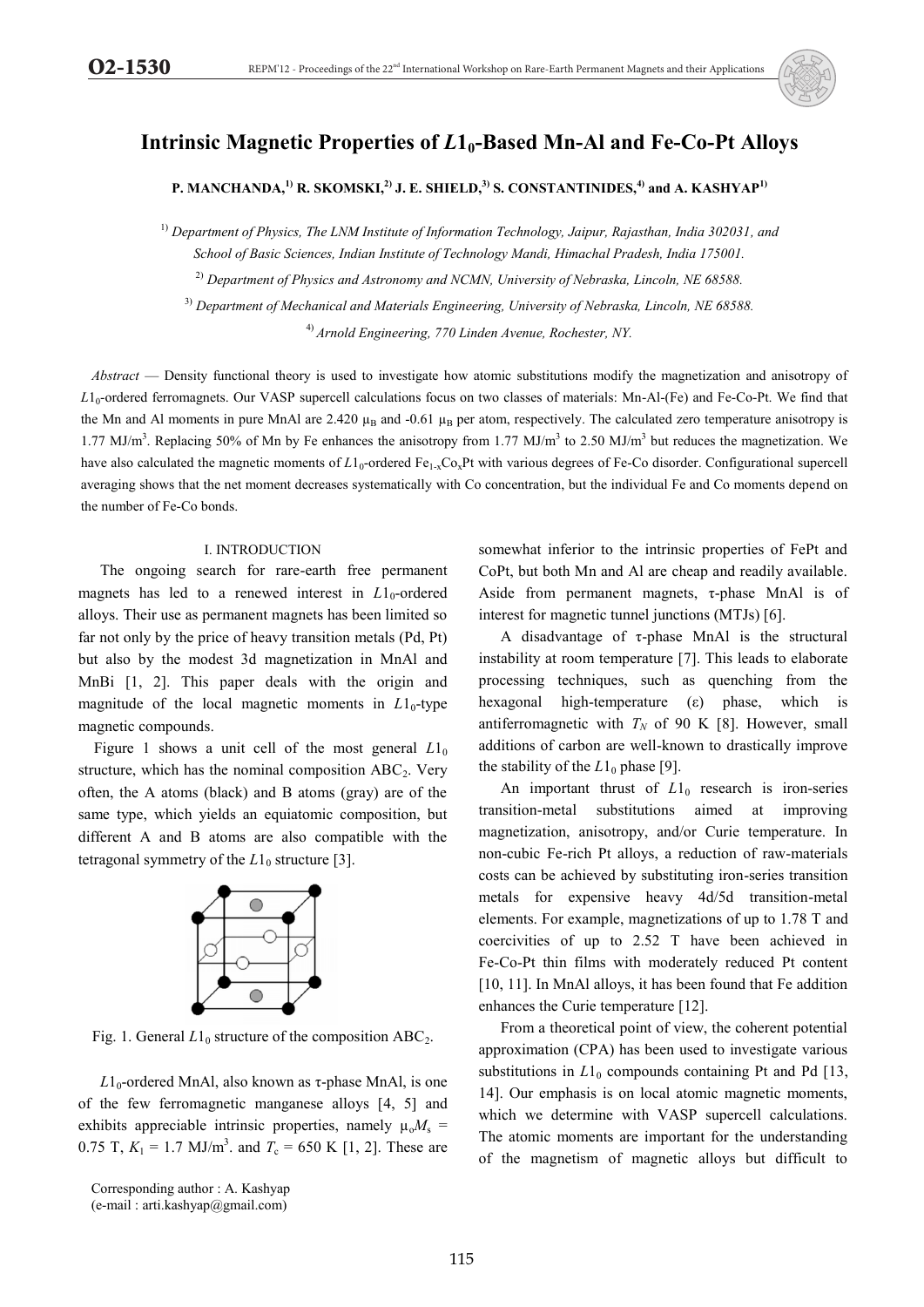

determine experimentally. Furthermore, the CPA is a single-site approach and therefore ignores cluster-effects [3, 15]. This means that nonrandom atomic neighborhoods ("clusters") are not accounted for very well. In this paper, we consider atomic magnetic moments in  $L1_0$  structures and focus on two systems, namely Mn-Al-Fe and  $Fe<sub>1-x</sub>Co<sub>x</sub>Pt$ .

#### II. COMPUTATIONAL DETAILS

 We have used the frozen core full potential projected augumented wave (PAW) method [16], as implemented in the Vienna *ab-initio* simulation package (VASP) [17]. The electronic exchange and correlation effect are described within the generalized-gradient approximation (GGA), using the functional proposed by Perdew *et al.* [18]. The energy cutoff of the plane wave basis set is taken as 450 eV and the total energy of the system is converged to  $10^{-4}$ eV for all the structures. To determine the magnetization for MnAl alloys, the experimental lattice constants are used (*a* = 3.93 Å, *c* = 3.56 Å) [4].

 For Fe-Mn-Al alloys we replace 50% of the Mn in MnAl by Fe, corresponding to the structure shown in Fig. 1. The Fe-Co-Pt supercells, which contain of 32 atoms (8  $L1<sub>0</sub>$  unit cells per supercell), will be explained in Sect. III, and in the calculations we assume experimental lattice constants for FePt (*a* = 3.861Å and *c* = 3.788 Å) [19]. The *k*-points meshes for Brillouin zone sampling were constructed using the Monkhorst-pack scheme. To ensure a reasonable accuracy, all calculations use a  $11 \times 11 \times 11$ mesh generating 126 *k*-points in the irreducible part of Brillouin zone. For some of the systems we have also performed magnetic-anisotropy calculations and then used 2197 *k*-points in the irreducible part of Brillouin zone to ensure convergence.

#### III. Fe-SUBSTITUTED MnAl

For the  $L1_0$  MnAl alloys, we obtain Mn and Al moments of 2.420  $\mu_B$  and -0.061  $\mu_B$ , respectively. This means that the coupling between the Mn and Al sublattices is antiferromagnetic. Replacing 50% of the Mn by Fe reduces the total magnetization of the system. In this case, the magnetic moments of Fe, Mn and Al are 2.461  $\mu_B$ , 1.899  $\mu_B$ , and -0.056  $\mu_B$ , respectively. Figure 2, shows the spin-resolved density of states (DOS) for the Fe-Mn-Al system. As usual, the magnetic moment corresponds to the difference in the  $\uparrow$  and  $\downarrow$  DOS.



Fig. 2. Spin-polarized majority  $(\uparrow)$  and minority  $(\downarrow)$  *d* densities of states (DOS) of FeMnAl2. The inset shows the *s* and *p* DOS of Al.

 We have also calculated the zero-temperature magnetic anisotropy of MnAl alloys is  $K_1 = 1.77$  MJ/m<sup>3</sup>, which is consistent with previous experimental and theoretical results [20, 21]. The Fe substitution enhances the anisotropy constant from  $1.77 \text{ MJ/m}^3$  to  $2.5 \text{ MJ/m}^3$  [25  $Mergs/cm<sup>3</sup>$ ].

#### III. Fe-Co-Pt ALLOYS

 In the second part of the calculations, we have investigated several ordered and disordered ternary  $L1_0$ -based Fe-Co-Pt alloys. We have considered 4 types of ordered alloys, all having the nominal composition  $Fe_8Co_8Pt_{16}$  but differing by their stackings, both vertically and laterally. The two configurations shown in Fig. 3 are limiting cases with respect to the dominance of Fe-Fe, Co-Co, and mixed Fe-Co nearest-neighbor bonds. Figure 3(a) is basically the same as Fig. 1, whereas Fig. 3(b) is a multilayer. The intermediate configurations, not discussed in this paper, require the full supercell to achieve periodicity and yield intermediate moments.



Fig. 3. Two of the ordered  $L1_0$ -based Fe-Co-Pt alloys considered in the calculations: (a)  $L1_0$  limit and (b) (multi)layered limit.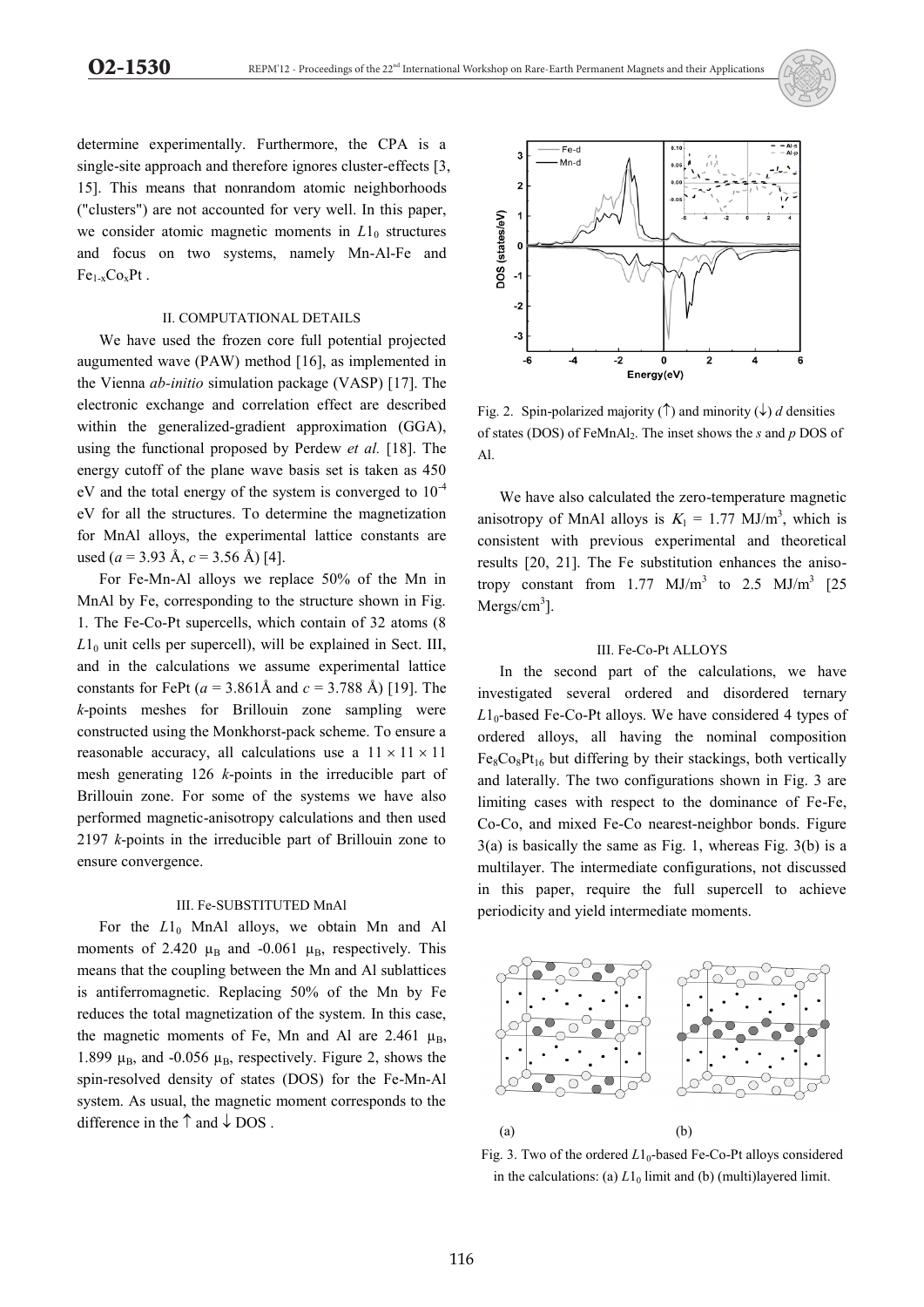

Fig. 4. Supercell configurations for disordered  $Fe<sub>1-x</sub>Co<sub>x</sub>Pt$ : (a)  $x =$ 6.25% and (b)  $x = 12.5$ %. There are 7 nonequivalent configuration for  $x = 12.5\%$ , but only one of them is shown in (b).

 The structure of *disordered* Fe-Co-Pt alloys requires a more detailed explanation. These alloys are also approximated by supercells with 32 atoms, Fig. 4, and have the nominal compositions  $Fe_{15}CoPt_{16}$  ( $x = 6.25\%$ ) and  $Fe_{14}Co_{2}Pt_{16}$  ( $x = 12.5\%$ ). In  $Fe_{15}CoPt_{16}$ , Fig. 4(a), there are 16 possible Co sites, because the Co is assumed to replace one of the Fe atoms, but all Co sites are crystallographically equivalent. In the  $Fe<sub>14</sub>Co<sub>2</sub>Pt<sub>16</sub>$  supercell, there are 15 possibilities to accommodate the second Co atom, but only 7 of these configurations are crystallographically nonequivalent. Figure 3(b) shows one of them.

 Each nonequivalent configuration requires a separate first-principle calculation, and the net moment  $\langle m_x \rangle$  (X = Fe, Co, Pt, total) is then determined by configurational averaging. For  $Fe<sub>14</sub>Co<sub>2</sub>Pt$ , this means that

$$
\langle m_X \rangle = \frac{1}{15} \sum_{i=1}^{7} w(i) m_X(i) \tag{1}
$$

Here  $i = 1...7$  labels the non-equivalent configurations and the *w*(*i*) are their weights, normalized to  $\sum w(i) = 15$ .

 Table I summarizes the calculated atomic moments. For comparison, we also calculated the magnetic moment of binary  $L1_0$  FePt and CoPt, and the results are consistent with previously calculated magnetic moments [22]. The effective Fe-Co moment in  $Fe_8Co_8Pt_{16}$  alloys is 2.42  $\mu_B$ . Similar values were reported for  $Fe<sub>0.55</sub>Co<sub>0.45</sub>/Pt$  superlattice  $(2.5 \mu_B)$  [23] and three-dimensional Fe<sub>0.56</sub>Co<sub>0.44</sub> nanoparticles [24].

Note that the  $L1_0$ -ordered and layered structures (Fig. 3) have nearly exactly the same total moments. However, the relative Fe and Co contributions are different. In particular, the Fe moments are larger in the  $L1_0$  structure (a) than in the layered structure (b). This is consistent with the general trend of reduced magnetization (moment and exchange) in dense-packed Fe structures [2].

Table I. Magnetic moments of  $L1_0$  Fe-Co-Pt ordered and disordered alloys. The standard deviation (SD) in the last row refers to the configurational averaging over the 7 nonequivalent sites.

|                   | Supercell | $\langle m_{Co} \rangle$ | $<\!\!m_{\rm Fe}\!\!>$ | $\langle m_{\text{Pl}} \rangle$ |
|-------------------|-----------|--------------------------|------------------------|---------------------------------|
|                   | Fig.      | $\mu_B$                  | $\mu_B$                | μ <sub>B</sub>                  |
| $L1_0$ -ordered   | 3(a)      | 1.805                    | 3.034                  | 0.390                           |
| $Fe_8Co_8Pt_{16}$ |           |                          |                        |                                 |
| Layered           | 3(b)      | 1.921                    | 2.915                  | 0.393                           |
| $Fe_8Co_8Pt_{16}$ |           |                          |                        |                                 |
| Disordered        | 4(a)      | 1.852                    | 2.907                  | 0.367                           |
| $Fe15Co1Pt16$     |           |                          |                        |                                 |
| Disordered        | 4(b)      | 1.857                    | 2.919                  | 0.372                           |
| $Fe14Co2Pt16$     |           |                          |                        |                                 |
| $Fe14Co2Pt16$     | 4(b)      | 0.012                    | 0.0017                 | 0.0007                          |
| SD                |           |                          |                        |                                 |

 An alternative view is to consider that Fe is fairly close to the middle of the 3d series, intermediate between Cr and Mn (typically antiferromagnetic) and Co and Ni (typically ferromagnetic). This introduces a pronounced real-structure dependence into the magnetism of the Fe. Cobalt is much more stable in this regard, but it nevertheless strongly hybridizes with neighboring atoms. In fact, the Co moments in the different  $Fe_{14}Co_2Pt_{16}$ configurations vary from 1.831 to 1.879  $\mu_B$ , and the standard deviation of the Co moments  $(0.012 \mu_B)$  is larger than those for Fe and Pt. The Pt moment reflects the spin polarization due to neighboring Fe and Co moments—Pt is a well-known exchange-enhanced Pauli paramagnet that gets easily spin-polarized. The induced moment per Pt atom ranges from about 0.3  $\mu$ <sub>B</sub> to 0.4  $\mu$ <sub>B</sub>.

#### IV. DISCUSSION

 The reduction of the MnAl magnetization due to Fe substitution is not surprising, because Mn exhibits a strong tendency towards antiferromagnetism in most atomic environments. Structural changes in ferromagnetic Mn alloys, such as MnAl and the hexagonal compound MnBi [9, 25], cause the antiferromagnetism to resurface. This may even lead to more complicated types of magnetic order, such as noncollinear spin structures, which have not been investigated here.

 One advantage of the present supercell method is the automatic consideration of cluster localization [15]. In the supercell approach, such neighborhood effects are properly taken into account, and supercell calculations can safely be